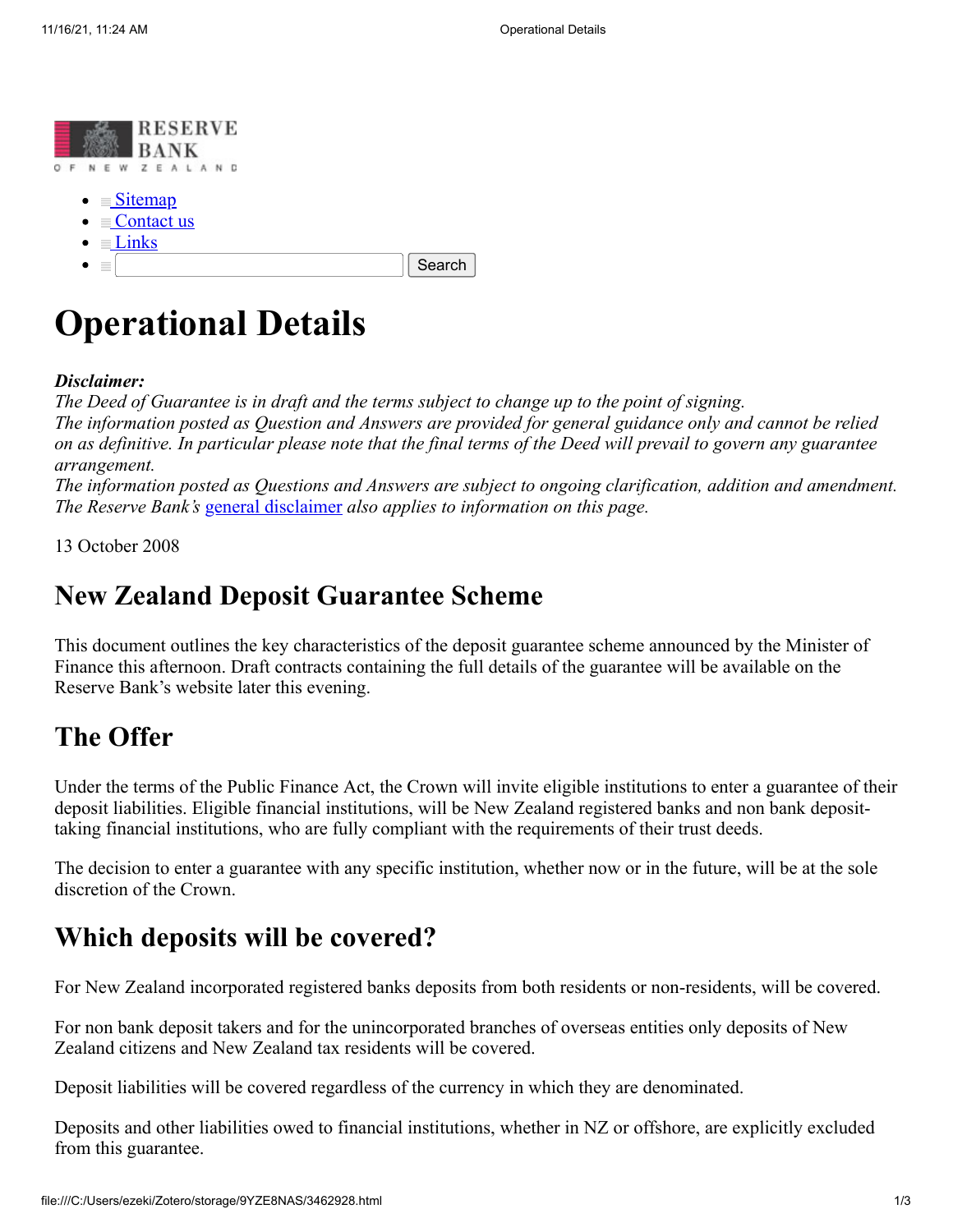#### **How long will the guarantee last?**

The guarantee will be offered for a term of two years.

### **Fees**

The government will charge a fee for any guarantee offered on amounts in excess of \$5 billion.

For covered liabilities in excess of \$5 billion a fee of 10 basis points per anum will be charged for the guarantee. The fee will be charged on the basis of the total covered liabilities, in excess of \$5 billion of the institution.

## **What will trigger the exercise of the guarantee?**

The Crown will make payment in the event of the liquidation of a guaranteed financial institution, if its assets are shown to be insufficient to meet the liabilities covered by this guarantee.

# **Administration**

These guarantees will be offered and administered by the Treasury.

# **Further Information**

For institutions wanting further information on their eligibility for this guarantee please contact the Reserve Bank on: 0800 726 972 (0800 RBNZ RBNZ).

- 
- [©Copyright Reserve Bank of New Zealand](https://web.archive.org/web/20081014041622/http://www.rbnz.govt.nz/0161308.html)
- $\bullet$  [Privacy](https://web.archive.org/web/20081014041622/http://www.rbnz.govt.nz/0161313.html)
- [Disclaimer](https://web.archive.org/web/20081014041622/http://www.rbnz.govt.nz/0161310.html)
- Contact  $Us \equiv$
- [Home](https://web.archive.org/web/20081014041622/http://www.rbnz.govt.nz/index.html)
- [About us](https://web.archive.org/web/20081014041622/http://www.rbnz.govt.nz/about/)
- **[Statistics](https://web.archive.org/web/20081014041622/http://www.rbnz.govt.nz/statistics/)**
- [Monetary policy](https://web.archive.org/web/20081014041622/http://www.rbnz.govt.nz/monpol/)
- [Notes & coins](https://web.archive.org/web/20081014041622/http://www.rbnz.govt.nz/currency/)
- [NZ banks](https://web.archive.org/web/20081014041622/http://www.rbnz.govt.nz/nzbanks/)
- [Financial stability](https://web.archive.org/web/20081014041622/http://www.rbnz.govt.nz/finstab/)
	- o [Introduction](https://web.archive.org/web/20081014041622/http://www.rbnz.govt.nz/finstab/index.html)
	- o [Banking system oversight](https://web.archive.org/web/20081014041622/http://www.rbnz.govt.nz/finstab/banking/)
	- [Non-bank deposit takers](https://web.archive.org/web/20081014041622/http://www.rbnz.govt.nz/finstab/nbdt/)
	- o [Insurance sector](https://web.archive.org/web/20081014041622/http://www.rbnz.govt.nz/finstab/nbdt/insurance/)
	- o [Payment system oversight](https://web.archive.org/web/20081014041622/http://www.rbnz.govt.nz/finstab/payment/)
	- o [Financial Stability Report](https://web.archive.org/web/20081014041622/http://www.rbnz.govt.nz/finstab/fsreport/)
- [Publications & research](https://web.archive.org/web/20081014041622/http://www.rbnz.govt.nz/research/)
- [News releases](https://web.archive.org/web/20081014041622/http://www.rbnz.govt.nz/news/)
- [Speeches](https://web.archive.org/web/20081014041622/http://www.rbnz.govt.nz/speeches/)
- [Payments & settlements](https://web.archive.org/web/20081014041622/http://www.rbnz.govt.nz/payment/)
- [Financial market operations](https://web.archive.org/web/20081014041622/http://www.rbnz.govt.nz/finmarkets/)
- [Crisis management](https://web.archive.org/web/20081014041622/http://www.rbnz.govt.nz/crisismgmt/)